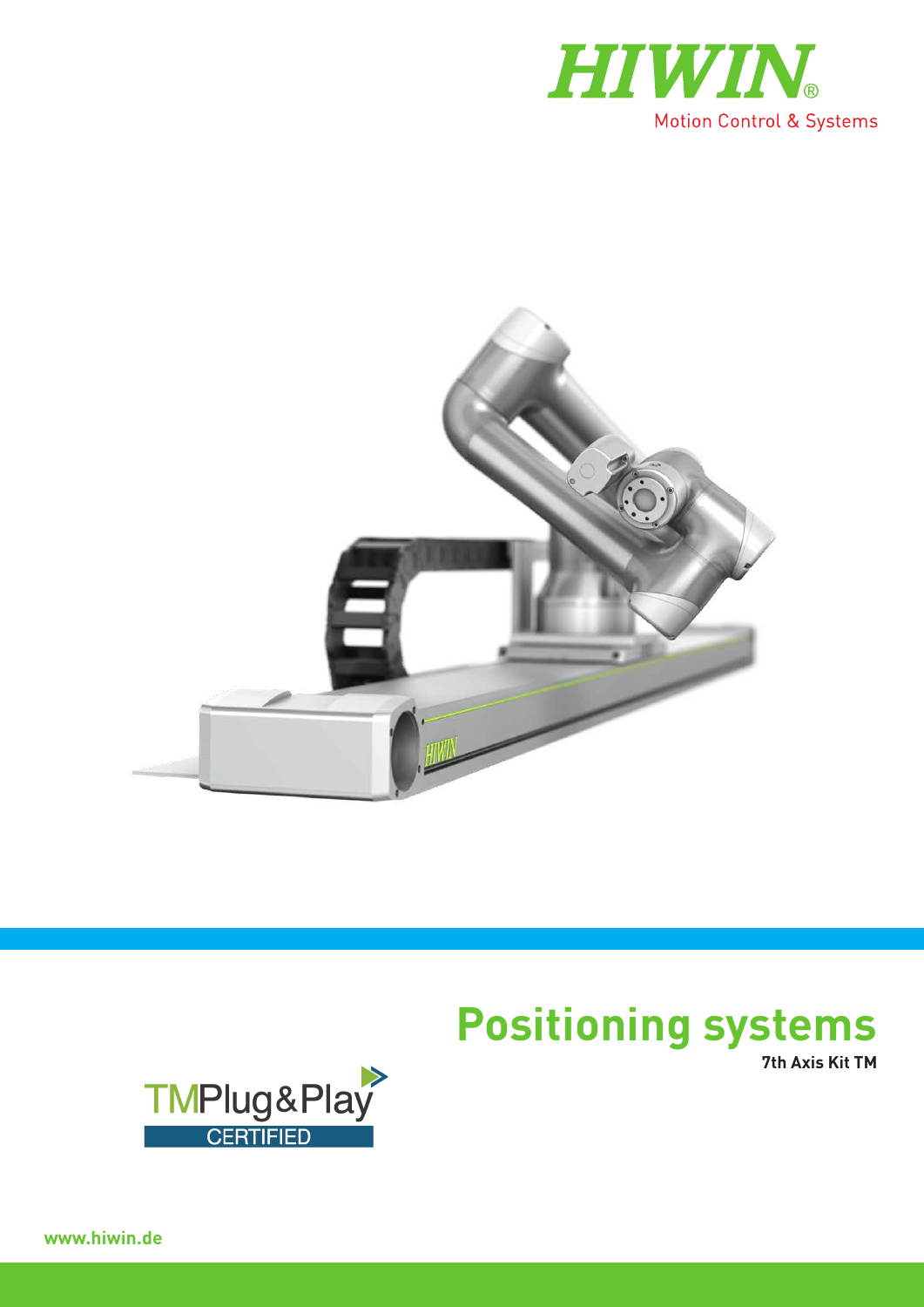#### **HIWIN GmbH**

D-77654 Offenburg, Germany Phone +49 (0) 7 81 9 32 78-0 Fax +49 (0) 7 81 9 32 78-90 info@hiwin.de

approval.

Note: The technical data in this flyer may be changed with-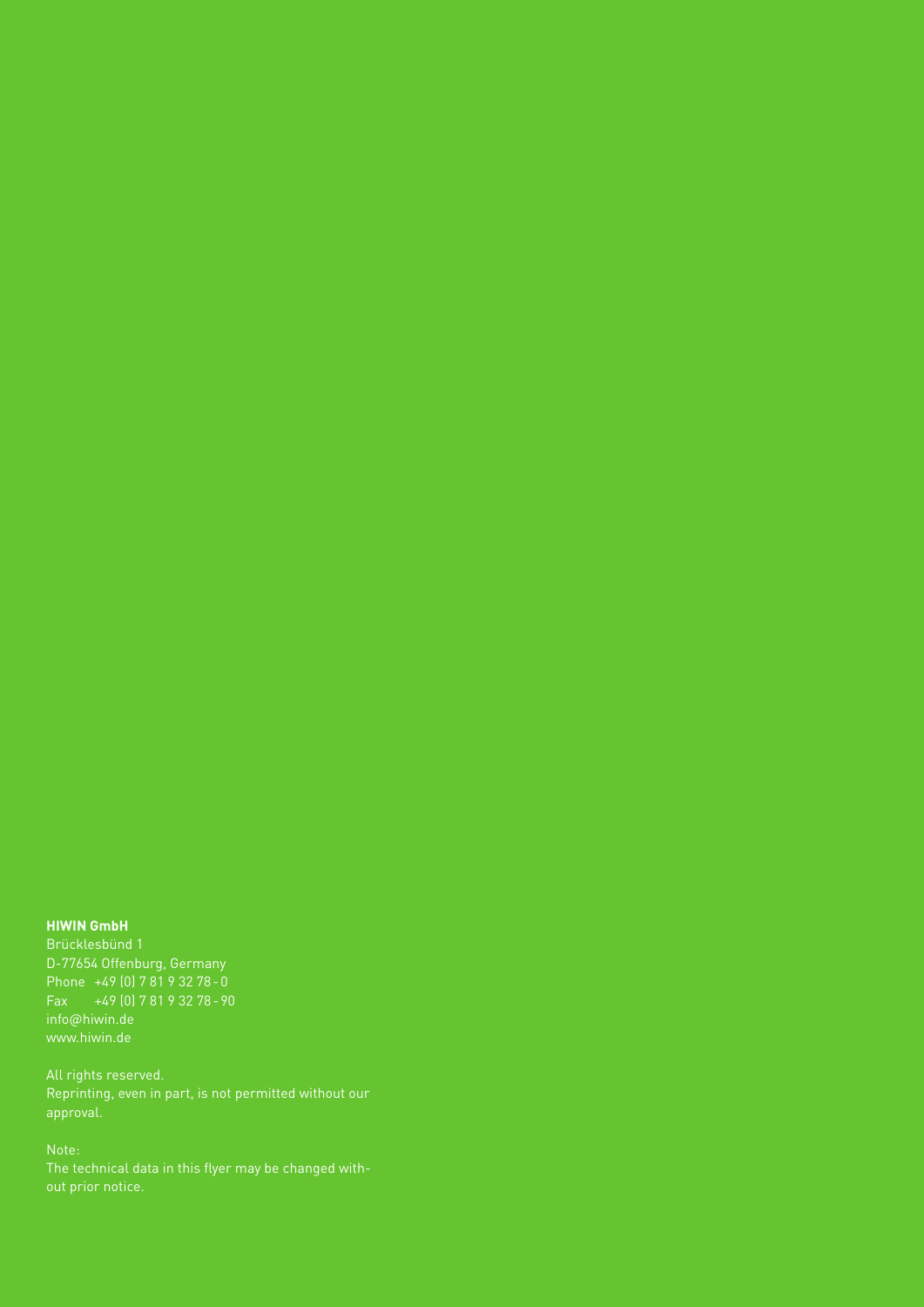

#### **7th Axis Kit for TM12**

**What can cobots really do? With the TM certified plug & play solution: The HIWIN 7th Axis Kit conveniently and flexibly expands the working space of a TM robot. Integration is quick and easy – thanks to the complete solution consisting of a HIWIN linear axis HT with belt or spindle drive, energy chain and adapter for the TM robot, servo motor and, if necessary, gearbox, ready-wired switch cabinet with servo drive, cable package and the TM components for programming and controlling the axis with the TM Flow.**

#### **Types:**

| <b>Robot</b>  | <b>Model</b> | Axis type | <b>Size</b> | <b>Drive type</b>   | <b>Model</b>            |
|---------------|--------------|-----------|-------------|---------------------|-------------------------|
| Techman Robot | TM5-700      | HT        | 200         | Toothed belt        | HTB kit for TM5-700     |
|               | TM5-700      | HT        | 200         | <b>Ballscrew</b>    | HTS kit for TM5-700     |
|               | TM5-900      | HT        | 200         | Toothed belt        | HTB kit for TM5-900     |
|               | TM5-900      | HT        | 200         | <b>Ballscrew</b>    | HTS kit for TM5-900     |
|               | <b>TM12</b>  | HT        | 250         | <b>Toothed belt</b> | <b>HTB kit for TM12</b> |
|               | <b>TM12</b>  | HT        | 250         | <b>Ballscrew</b>    | <b>HTS kit for TM12</b> |
|               | <b>TM14</b>  | HT        | 250         | <b>Toothed belt</b> | <b>HTB kit for TM14</b> |
|               | <b>TM14</b>  | HT        | 250         | <b>Ballscrew</b>    | <b>HTS kit for TM14</b> |



Do you have questions about the HIWIN 7th Axis Kit? Write to us at tm@hiwin.de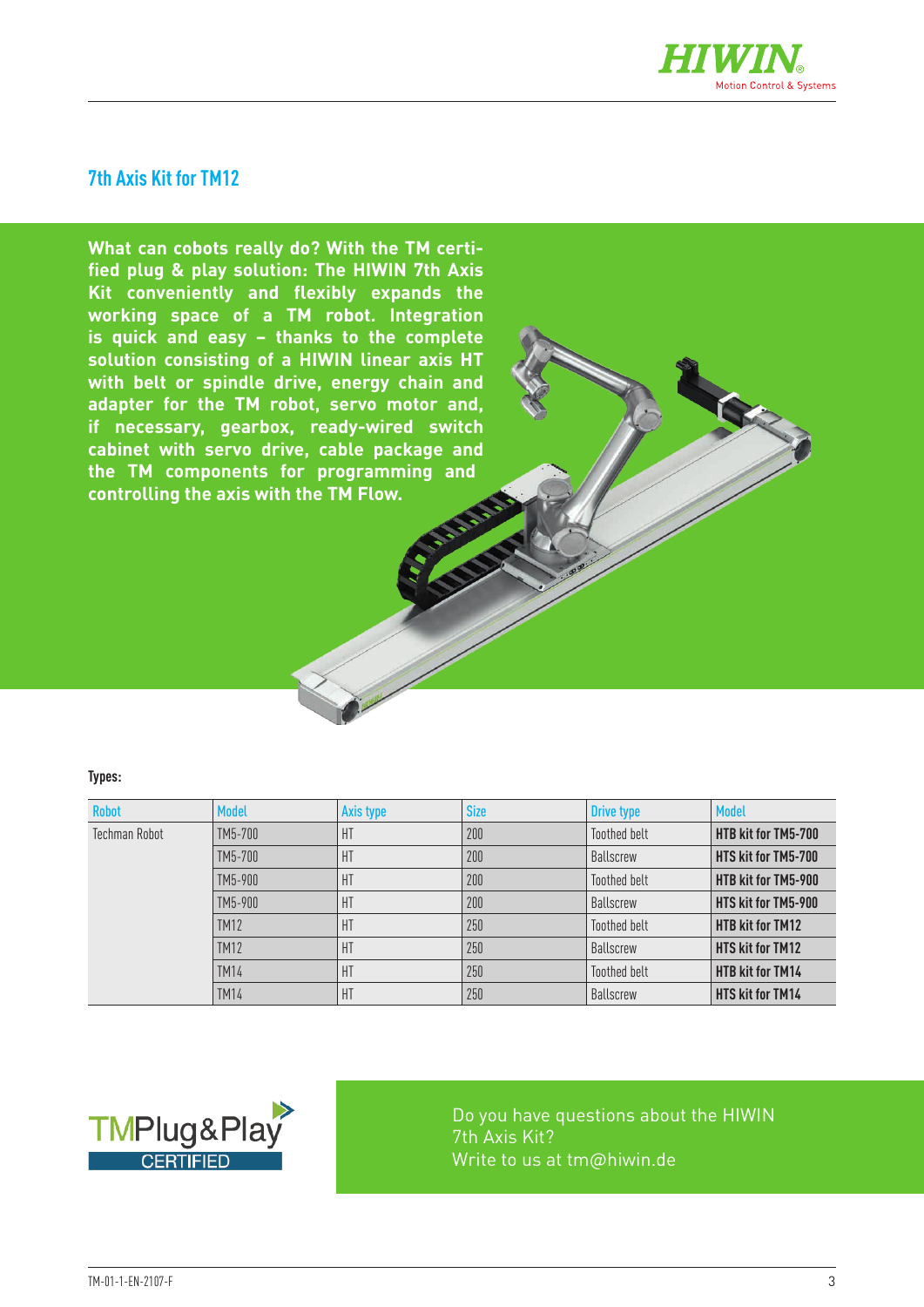7th Axis Kit for TM12

### **Product overview**

Collaborating robots are used in a wide variety of applications. For many applications, however, the range of the smart cobots is not enough. The HIWIN 7th Axis Kit consists of the ready-to-install 7th axis including robot adapter, limit switch, energy chain and drive adaption as well as the Linear Motion Plug & Play for TM including ready-wired switch cabinet with servo drive, servo motor and cables. The centrepiece is the certified TM software (components).

#### **Linear axis HT**

Aluminium linear axis HT and the lightweight robots complement each other perfectly, both visually and technologically. The stroke length of the axes can be freely selected in mm increments. There is a wide variety of options (such as cover strips). Toothed belts or ballscrews are available as drive elements. The linear axes are optimised for horizontal installation. Systems for vertical use on request.



#### **7Th axis Linear Motion Plug & Play for TM**

#### **Switch cabinet**

Wired ready for connection, including servo drive and servo motor from SEW, the switch cabinet is just waiting to be connected to the TM control.



#### **Cable package**

Cable packages in different lengths are available for connection of the axis to the switch cabinet as well as connection from the switch cabinet to the TM control.



#### **Robot adapter**

The axes are supplied including robot adapter for the TM5, TM12 or TM14. The required fastening material for the robot is included in the scope of delivery.

#### **Energy chain**

Generously dimensioned energy chains provide space for safely carrying the supply line of the TM Robot as well as additional peripheral equipment. They are extremely compact and save space when attached to the axis. Various options are available for orientation of the energy chain.



#### **TM components**

With the TM software plug-in, the 7th Axis Kit is very easy to install and program. In the components, all settings and parameters are displayed so clearly that configuration is accomplished in the shortest possible time.

The components are delivered on a USB stick and includes a lifetime license (one-time purchase).



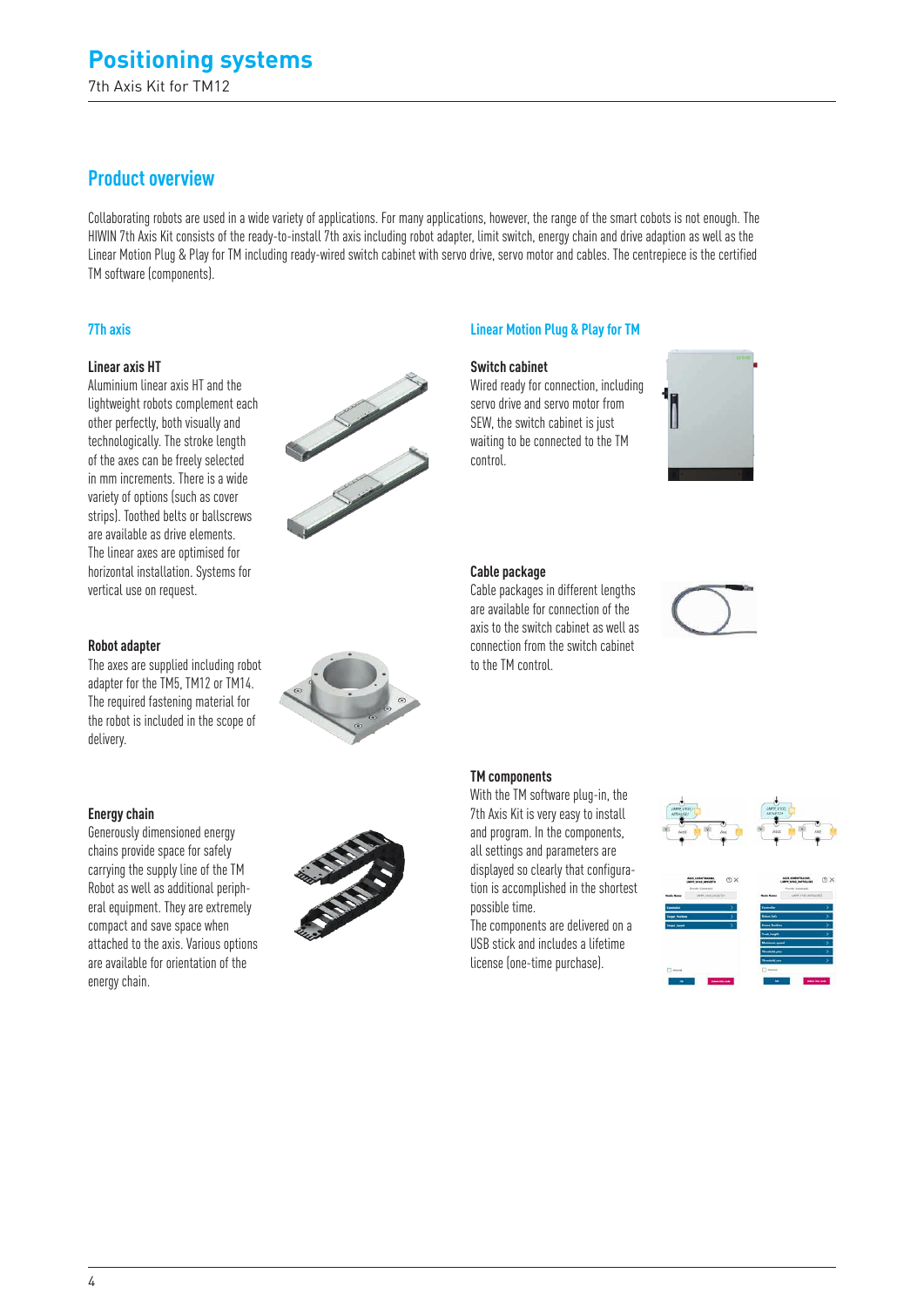

### **Advantages at a glance**

#### **Certified plug & play solution**

Our HIWIN linear axes generate and guide movement. Together with our system partner Cobotracks, we offer you ready-to-install axes for extending the range of your TM robot. Peripheral equipment tailored for your success!



#### **TM components**

Get inspired by the TM Plug & Play-certified components from our partner Cobotracks for fast and easy integration of the linear axis into your robot control.

Initialise component

- | Installation in less than 30 minutes
- **O** Setting properties: Stroke and maximum speed
- O Definition of the collision threshold

#### Moveto component

- $\circ$  Integration of the 7th Axis Kit into the TM robot control via TMflow
- $\circ$  Can be programmed with absolute or relative values
- | Unlimited number of positions
- | Adjustable speed



#### **At the push of a button**

Selecting the right product is just as easy as integrating the 7th axis into your TM control. Visit our online portal at [www.hiwin.de](https://www.hiwin.de) and select the 7th axis for your application in the configurator. The simple menu navigation helps you quickly find the right axis for your TM. The CAD data will then be available to download right away. Just one more click gets you to our web shop. Try it out! Click here to go directly to the online configurator with CAD box and web shop:

[www.hiwin.de/en/Products/Linear-axes-multiaxis-systems/Robot-axes/Axes](https://www.hiwin.de/en/Products/Linear-axes-%26-multiaxis-systems/Robot-axes/Axes-for-TM/c/4981)[for-TM/c/](https://www.hiwin.de/en/Products/Linear-axes-%26-multiaxis-systems/Robot-axes/Axes-for-TM/c/4981)





Do you have questions about the HIWIN 7th Axis Kit? Write to us at tm@hiwin.de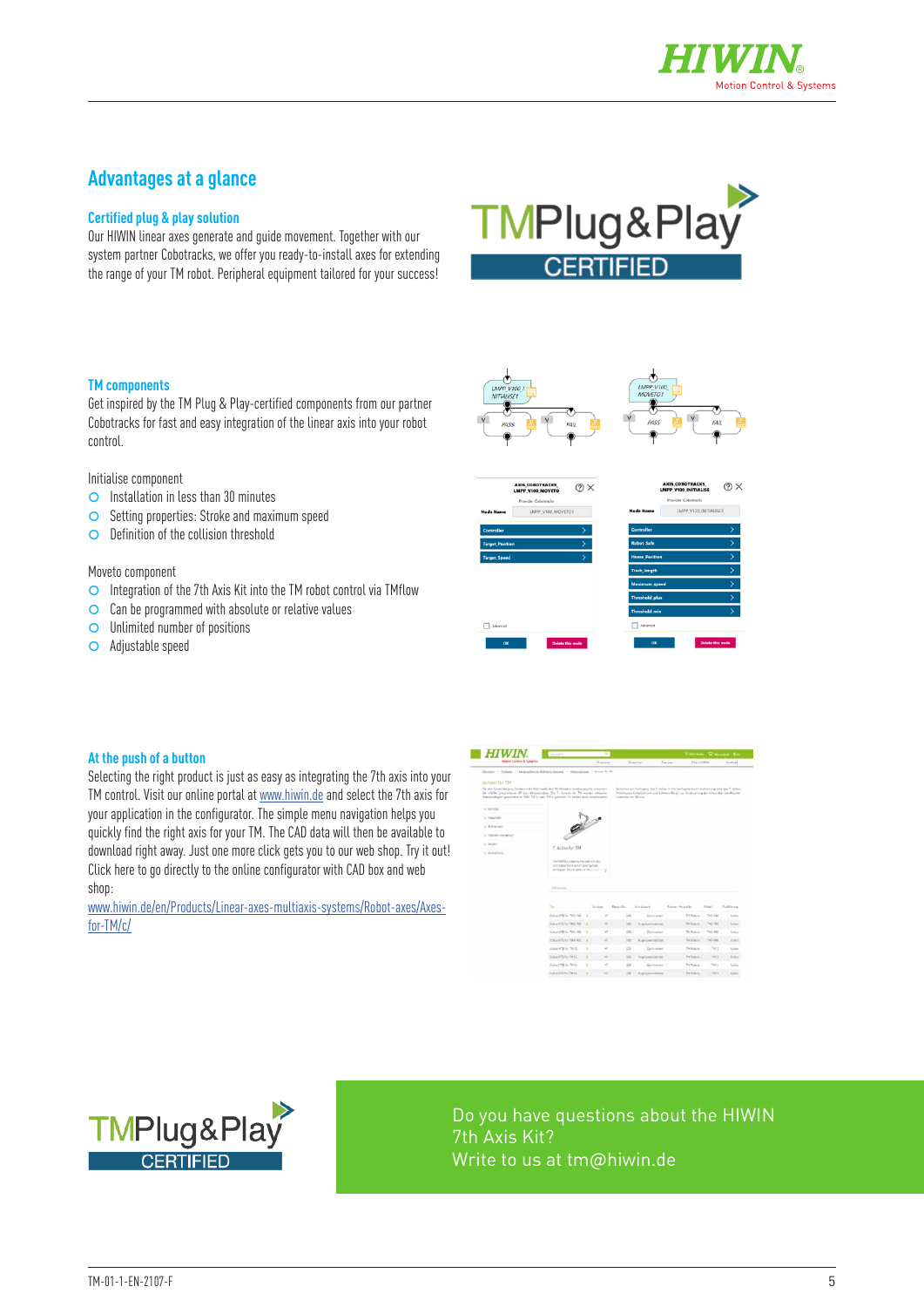## **Positioning systems**

Notes